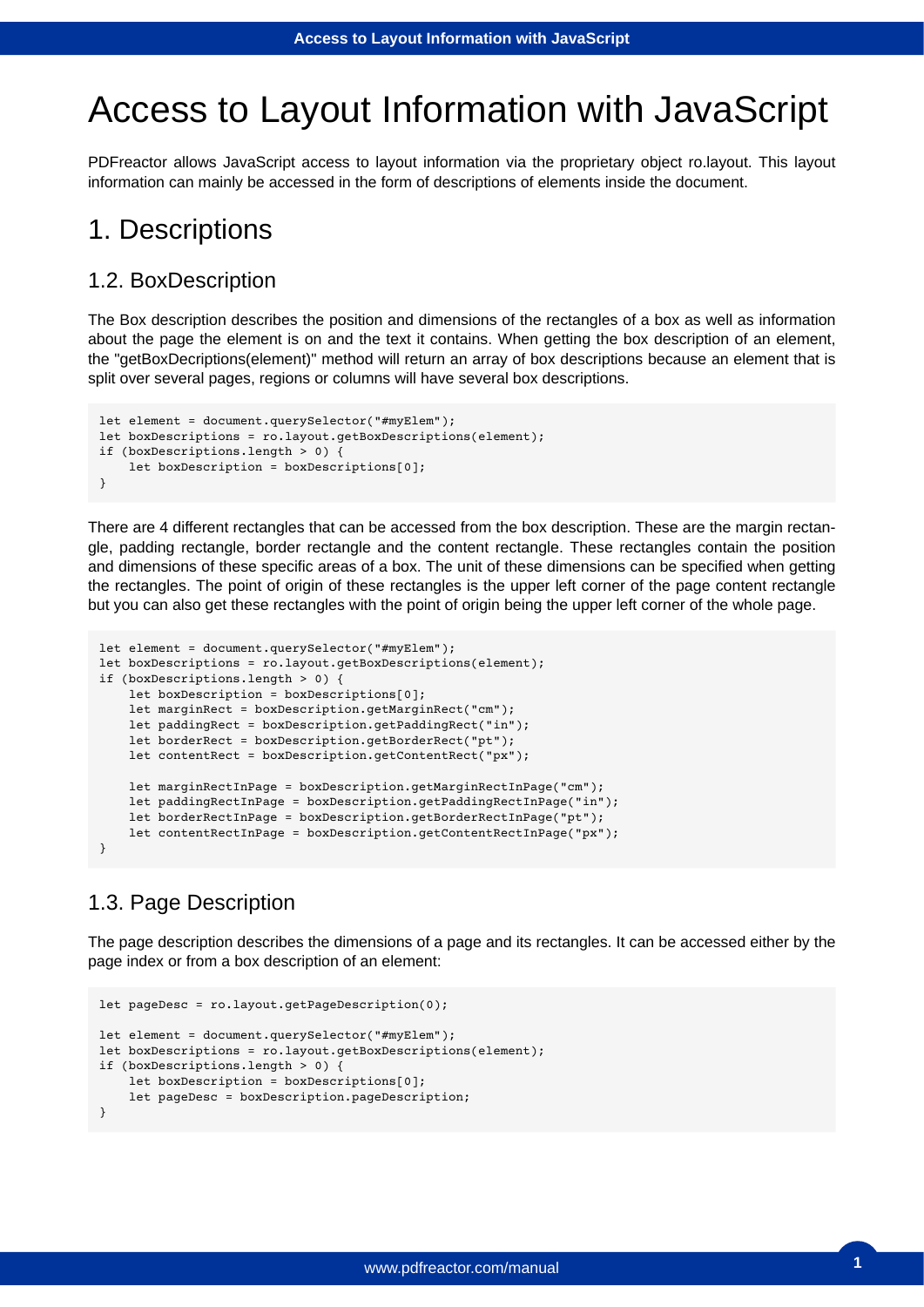The same kind of rectangles that can be accessed from the box description also can be accessed from the page description. These rectangles contain information about the dimensions of the page.

```
let pageDescription = ro.layout.getPageDescription(0); 
let marginRect = pageDescription.getMarginRect("cm"); 
let paddingRect = pageDescription.getPaddingRect("in"); 
let borderRect = pageDescription.getBorderRect("pt"); 
let contentRect = pageDescription.getContentRect("px");
```
There are also two kinds of ranges that can be accessed from the page description. The "range" is a DOM range where the start- and end container are the most deeply nested nodes at the respective page breaks, while the "rangeShallow" is a DOM range where the start and end container are the least deeply nested nodes at the respective page breaks. For example if you had a p element inside a div element at a page break, the range would return the p element as the end container, while the "rangeShallow" would return the div element as the end container.

```
let pageDescription = ro.layout.getPageDescription(0); 
let range = pageDescription.range; 
let rangeShallow = pageDescription.rangeShallow;
```
#### 1.4. Line Description

The line description contains information about a line of text. Because an element can contain more than one line of text the "lineDescriptions" property of the box description returns an array of line descriptions.

```
let element = document.querySelector("#myElem"); 
let boxDescriptions = ro.layout.getBoxDescriptions(element); 
if (boxDescriptions.length > 0) { 
    let boxDescription = boxDescriptions[0]; 
    let lineDescriptions = boxDescription.lineDescriptions; 
}
```
The line description contains information about its content rectangle as well as its baseline position. The "get-BaselinePosition" method returns the vertical distance between the baseline position of the line and the top of the content rectangle of the box containing the line.

```
let element = document.querySelector("#myElem"); 
let boxDescriptions = ro.layout.getBoxDescriptions(element); 
if (boxDescriptions.length > 0) { 
    let boxDescription = boxDescriptions[0]; 
    let lineDescriptions = boxDescription.lineDescriptions; 
    if (lineDescriptions.length > 0) {
         let lineDescription = lineDescription[0]; 
         let contentRect = lineDescription.getContentRect("cm"); 
         let baseLinePos = lineDescription.getBaselinePosition("in");
     } 
}
```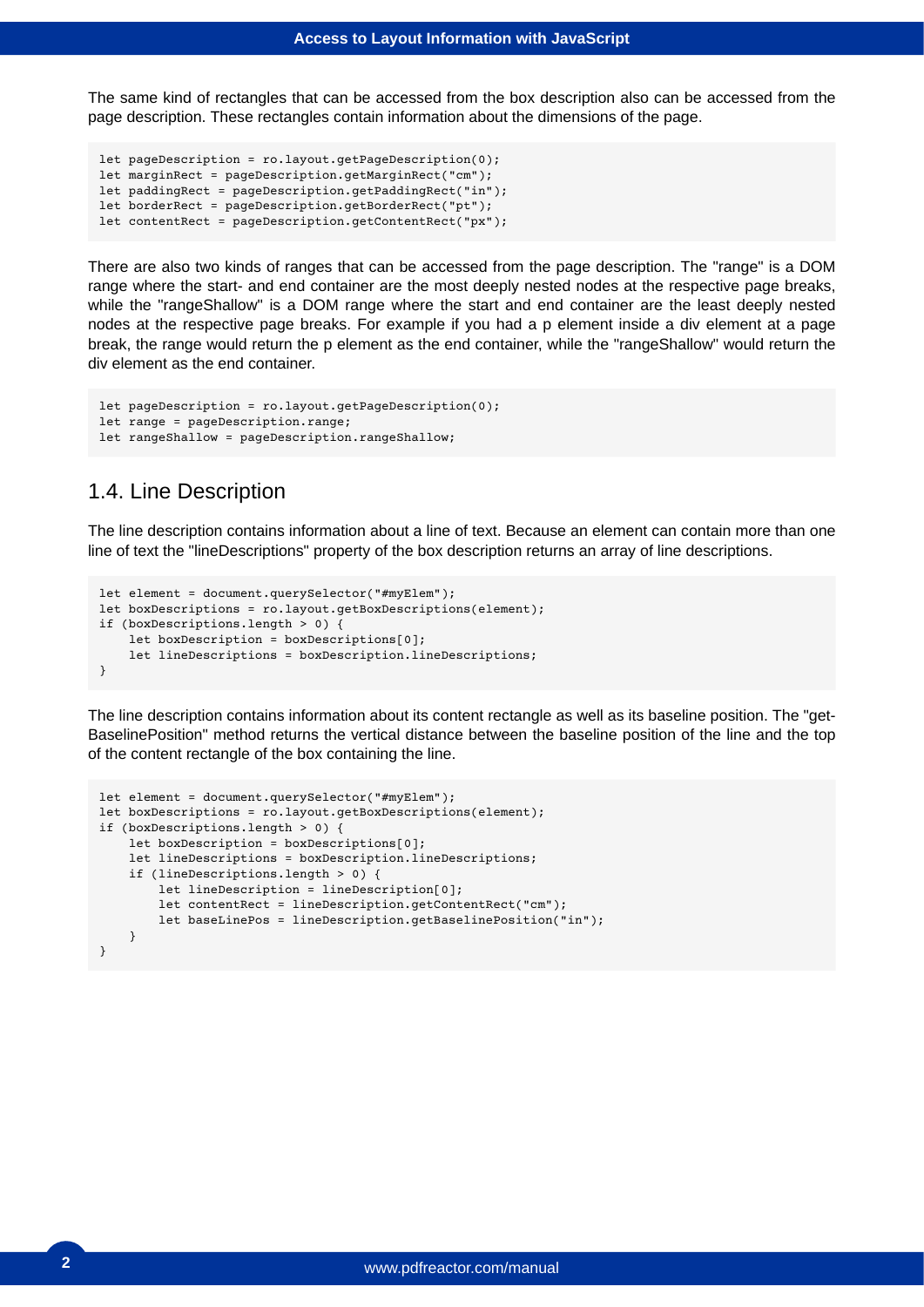# 2. Use Cases

#### 2.2. Page-/Region-/ColumnIndex

A frequent use case for the ro.layout object is to find out the page number of a specific element by accessing the page index from the box description of the element. However as the page index starts from zero, one has to be added to it to get the page number.

```
let element = document.querySelector("#myElem"); 
let boxDescriptions = ro.layout.getBoxDescriptions(element); 
if (boxDescriptions.length > 0) { 
     let boxDescription = boxDescriptions[0]; 
    let pageNumber = boxDescription.pageIndex + 1; 
}
```
You can find out the index of the column/region an element is in by getting the column-/regionIndex from the box description. This index starts at 0 for the first column/region and is not reset on new pages or by column spans. Alternatively you can also get the column-/regionIndexLocal which is reset on new pages and by column spans.

```
let element = document.querySelector("#myElem"); 
let boxDescriptions = ro.layout.getBoxDescriptions(element); 
if (boxDescriptions.length > 0) { 
    let boxDescription = boxDescriptions[0];
    let columnIndex = boxDescription.columnIndex; 
    let columnIndexLocal = boxDescription.columnIndexLocal;
}
```
# 2.3. Styling Elements on Left/Right Pages

Elements can be styled, depending on if they are on a right or a left page. This can be achieved by getting the pageLeft attribute of the box description of an element.

```
let element = document.querySelector("#myElem"); 
let boxDescriptions = ro.layout.getBoxDescriptions(element); 
if (boxDescriptions.length > 0) {
    let boxDescription = boxDescriptions[0];
    if (boxDescription.pageLeft) {
        // Apply styles for elements on a left page.
    } else {
        // Apply styles for elements on a right page.
    }
}
```
# 2.4. Breaks Inside Elements

Because elements have several box descriptions if they are split over multiple pages, you can check if an element contains a break by checking the length of its box description array.

```
let element = document.querySelector("#myElem"); 
let boxDescriptions = ro.layout.getBoxDescriptions(element); 
if (boxDescriptions.length > 0) { 
     let containsBreak = boxDescriptions.length > 1; 
}
```